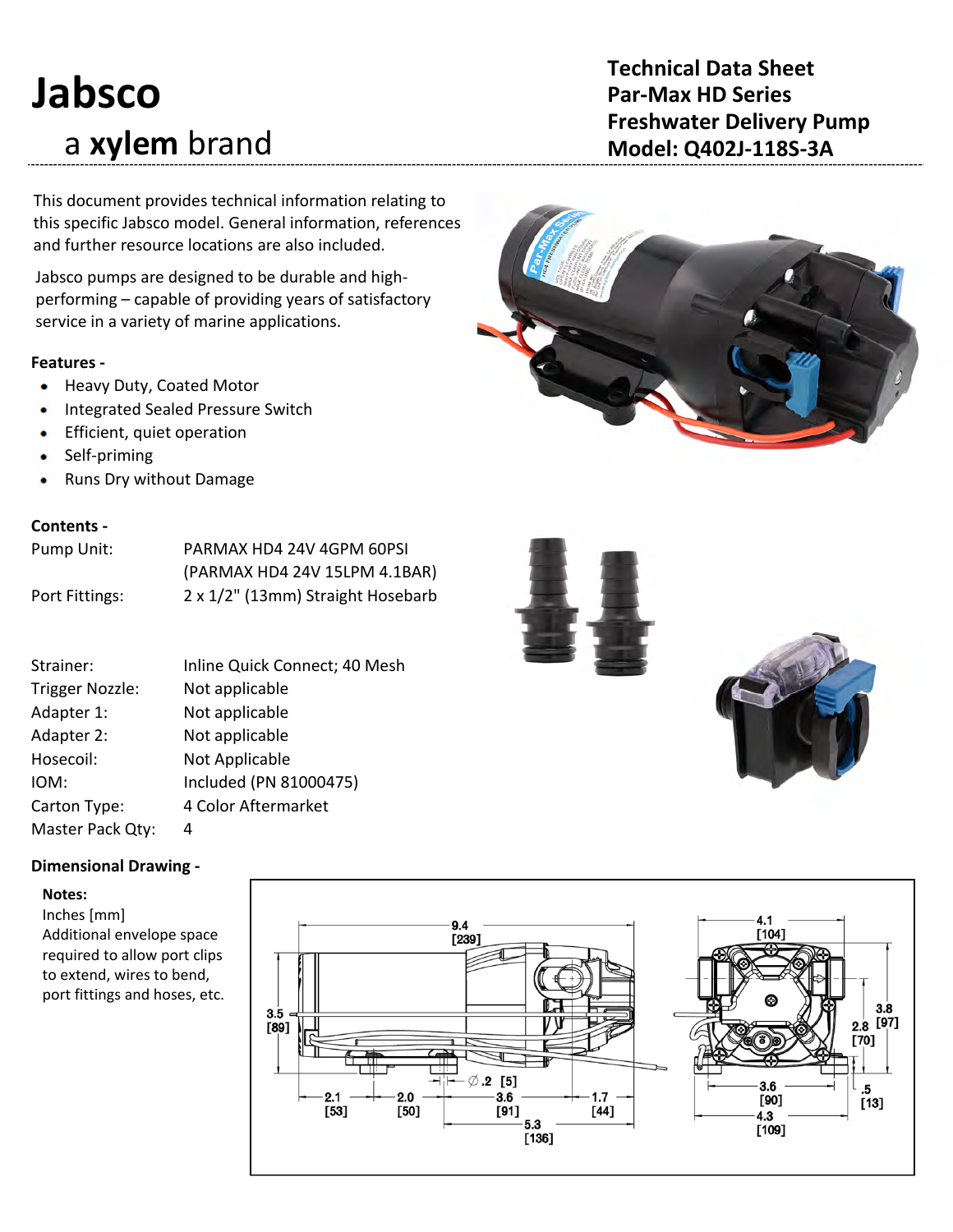### **Specifications**

| Part Number:             |   |
|--------------------------|---|
| Aftermarket replacement: |   |
| Replaces:                | 8 |
| (closest matches)        |   |

### **Hydraulic Performance** (at 12.0 VDC) **‐ Electrical Performance** (at 12.0VDC) **‐**

| Open Flowrate:           |
|--------------------------|
| Pressure Switch Cut-Off: |
| Max Operating Pressure:  |
| Max Inlet Pressure:      |
| Internal Bypass:         |
| Fluid Temperature Range: |
| Self-Priming Capability: |
| Run-Dry Capable:         |

4 GPM open flow (15.1 LPM) N 60 PSI (4.1 BAR) V 60 PSI (4.1 BAR) Max Current Draw: 6 Amps & 60 PSI (4.1 BAR) 30 PSI (2.1 BAR) F 32F - 140F (OC - 60C) L Up to 8ft  $(2.4m)$  dry prime V Yes

### **Compliance ‐**

### **General ‐ Materials** (\*designates wetted path) **‐**

Q402J‐118S‐3A Upper Housing\*: Fiber reinforced polypropylene Aftermarket replacement: Q402J‐118S‐3A Lower Housing: Cast Aluminum Replaces: 82400-0094 Check Valve Retainer\*: Polypropylene Diaphragm<sup>\*</sup>: Santoprene Check Valves\*: EPDM Application: Marine Water Pressure System Switch diaphragm\*: EPDM Design: The American Achamber Diaphragm and Bypass Diaphragm\*: EPDM Quick Connect Ports **PH Seals\*:** EPDM TENV Permanent Magnet Motor PH Fasteners: Stainless Steel Noise Dampening Baseplate Baseplate: Plastic w/rubber feet Thermal Motor Protection (TCO) Motor Casing: Cast Aluminum; Coated Steel

| 4 GPM open flow (15.1 LPM) | Nominal Voltage:  | <b>24 VDC</b>                      |
|----------------------------|-------------------|------------------------------------|
| 60 PSI (4.1 BAR)           | Voltage Range:    | 18 VDC - 27.2 VDC                  |
| 60 PSI (4.1 BAR)           | Max Current Draw: | 6 Amps @ 60 PSI (4.1 BAR)          |
| 30 PSI (2.1 BAR)           | Fuse Size:        | 10 Amps (not included)             |
| Yes                        | Duty Cycle:       | Intermittent (See heat-rise chart) |
| 32F - 140F (OC - 60C)      | Leads:            | 12" (305mm), 14 AWG (2.5mm^2)      |
| Up to 8ft (2.4m) dry prime | Wire Connection:  | Stripped Wire                      |

### **Other Information ‐**

| CE:                          | Yes          | <b>Operating Environment:</b> | Marine                      |
|------------------------------|--------------|-------------------------------|-----------------------------|
| RCM:                         | Yes          | <b>Ambient Temp Range:</b>    | 32F - 140F (0C - 60C)       |
| ISO 8846 Ignition Protected: | Yes          | IP Rating:                    | IPX6                        |
| Country of Origin:           | China        | <b>Carton Dimensions:</b>     | 15.5x6x5.5" (394x152x140mm) |
| HTS Code:                    | 8413.50.0050 | Pump Weight:                  | 5.6 lbs (2.5 kg)            |
|                              |              | UPC Code:                     | 671880841900                |



Tested @ ambient temp of 70F (21.1C) @ max run pressure Trip point shown is casing temp at time of TCO trip If there is concern about the ability of the pump to run continuously for long periods of time then in-application testing is highly recommended.

### **Flowcurve ‐ Heat‐Rise ‐**



Representative curve of unit operated at nominal voltage Performance will vary somewhat unit to unit

Switch cut-off represents the point on the flowcurve at which the integrated pressure switch will turn off the pump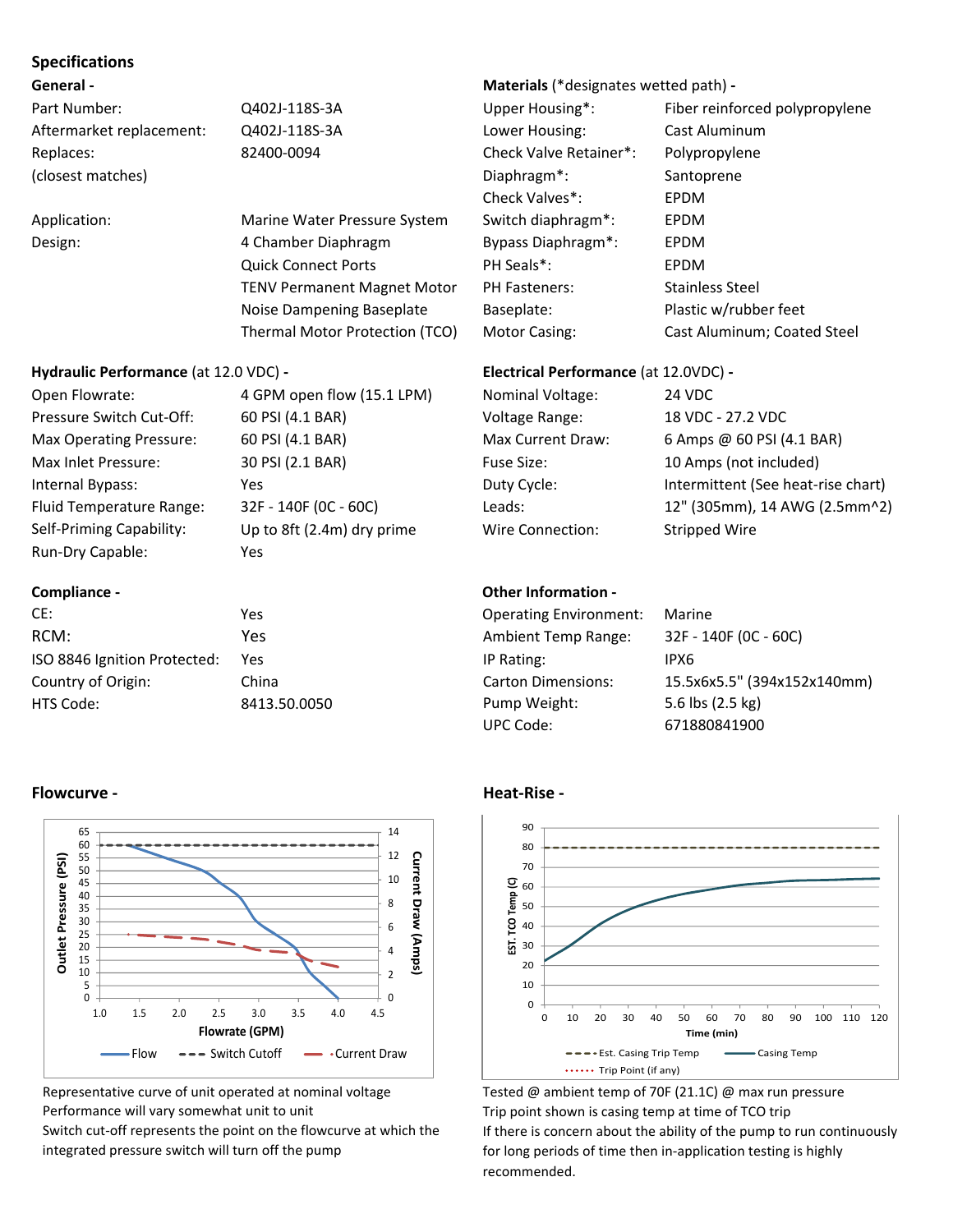## **Pump Service Kits & Spares**

| <b>Item</b>                 | <b>Part Number</b> | <b>Contents</b>                                                                 |
|-----------------------------|--------------------|---------------------------------------------------------------------------------|
| 1. Port Clips               | 30647-1000         | 2 port clips per kit                                                            |
| 2. Switch Kit               | 16470-0060         | Switch assembly w/wire leads, switch diaphragm, and heat shrink butt connectors |
| 3. Check Valve Assembly     | 18753-0731         | Check valve housing with suction and discharge check valves installed           |
| 4. Diaphragm/Drive Assembly | 18753-0730         | Wobble plate/diaphragm assembly                                                 |
| 5. Baseplate/Mounting Feet  | 18753-0729         | Baseplate w/rubber mounting feet installed                                      |



# **Accessories (see website for further info)**

| <b>Item</b>                                                   | <b>Kit PN</b> | <b>Description</b>                  | <b>Notes</b>                                                                                                                                                          |  |
|---------------------------------------------------------------|---------------|-------------------------------------|-----------------------------------------------------------------------------------------------------------------------------------------------------------------------|--|
| <b>Washdown Trigger Nozzles</b>                               | 30703-1000    | Regular                             | Quick release interface, includes EU & US Adapters                                                                                                                    |  |
|                                                               | 30703-1001    | Deluxe (built-in flow adjustment)   | Quick release interface, includes EU & US Adapters                                                                                                                    |  |
| <b>Washdown Trigger Nozzle</b>                                | 34012-8001    | <b>US Garden Hose Thread</b>        | 3/4" Female GHT Adaptor for trigger nozzle                                                                                                                            |  |
| <b>Hose Adapters</b>                                          | 98022-0001    | Crimp (EU Style)                    | Adapts trigger nozzle to crimp onto a hose                                                                                                                            |  |
| <b>Washdown Hose Coils</b>                                    | 31910-1225    | Regular                             | 25' x .35" ID (6.2m x 9mm) Hosecoil                                                                                                                                   |  |
|                                                               | 31910-1226    | Deluxe (Heavy duty/larger ID)       | 25' x 1/2" ID (6.2m x 13mm) Hosecoil                                                                                                                                  |  |
|                                                               | 30573-0003    | 0.65 Liter tank, reinforced plastic | Used to smooth out flow, reduce cycling for                                                                                                                           |  |
| <b>Freshwater Delivery System</b><br><b>Accumulator Tanks</b> | 30573-0000    | 1 Liter tank, reinforced plastic    | freshwater water pressure systems. See website for                                                                                                                    |  |
|                                                               | 18810-0000    | 2 Gal tank, coated steel            | more details. Do not use with variable speed                                                                                                                          |  |
|                                                               | 46400-0030    | In-line, Bayonet style, QC          | QC = Quick Connect                                                                                                                                                    |  |
|                                                               | 46400-9500    | 90 degree 3-5 GPM QC                | Place before inlet of the pump so as to filter the                                                                                                                    |  |
| <b>Strainers</b>                                              | 46400-0711    | 90 degree 6 GPM QC                  | incoming water and protect the check valves and<br>pressure switch from getting clogged<br>Other options available available as well. See<br>website for more detail. |  |
| (Required in all applications)                                | 46400-0003    | In-line, 3/8" Hosebarb              |                                                                                                                                                                       |  |
|                                                               | 46400-0002    | In-line, 1/2" Hosebarb              |                                                                                                                                                                       |  |
|                                                               | 46400-0000    | In-line, 3/4" Hosebarb              |                                                                                                                                                                       |  |
|                                                               | 1877K-2222S   | 2-5 GPM Models: 1/2" Hosebarb       |                                                                                                                                                                       |  |
|                                                               | 1877K-2242S   | 2-5 GPM Models: 1/2" Threaded       | Part numbers listed are straight port configuration                                                                                                                   |  |
| <b>Port Fittings</b>                                          | 1877K-3222S   | 2-5 GPM Models: 3/4" Hosebarb       | Quantity 2 per except GHT                                                                                                                                             |  |
|                                                               | 1877K-3211S   | 2-5 GPM Models: 3/4" GHT            | GHT = Garden Hose Thread (qty 1)<br>Threaded = NPS Threads                                                                                                            |  |
|                                                               | 1877K-3242S   | 6 GPM Models: 1/2" Threaded         | For 90 degree Elbow models replace the S with an E                                                                                                                    |  |
|                                                               | 1877K-3322S   | 6 GPM Models: 3/4" Hosebarb         | Not all models have 90 degree equivalents                                                                                                                             |  |
|                                                               | 1877K-3311S   | 6 GPM Models: 3/4" GHT              |                                                                                                                                                                       |  |
| <b>Washdown Deck Fitting</b>                                  | 31911-0000    | <b>Stainless Steel Deck Fitting</b> | Quick release mount for washdown hose on deck                                                                                                                         |  |
| Aquafilta                                                     | 59000-1000    | Freshwater filtration system        | EU only                                                                                                                                                               |  |
| (water pressure systems)                                      | 59000-0000    | Replacement cartridge               | EU only                                                                                                                                                               |  |